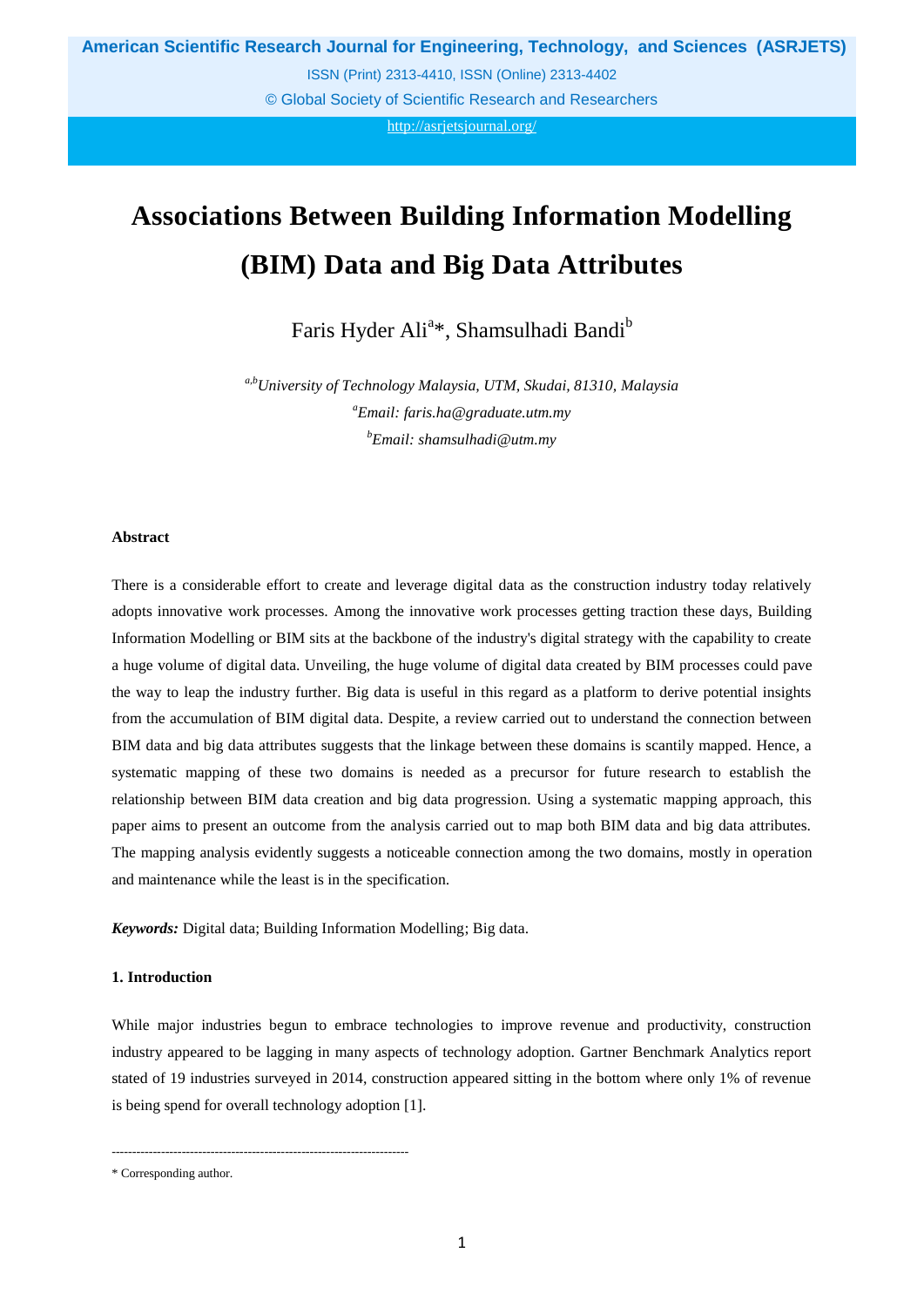Alarmingly, as construction is only contributes minorly to national economy compared to other sectors [2], there is a need for the industry to be developed by adopting the many approaches offered by technologies [3]. Despite, some of the prominent technologies' intervention should not be left unnoticed. Fuelled by the concept behind the Industrial Revolution 4.0 and the initiatives led by construction stakeholders around the world, construction began to innovatively adopt technologies following the benefits it provides to the whole spectrum of construction practices [4]. These technologies, though some appeared to revamp the current practices are in fact needed to propel construction on par as any other industries. Even though the economic growth of construction can be expected to upsurge through technological realization, the sector is already well known for its contribution to the economic growth and socio-economic development in each country including Malaysia [5, 6]. As reported in Economic Census, there had been positive growth with 14.3% of annual growth rate in 2015 in comparison to 2010 in Malaysian construction economy though small in comparison to other sectors [7]. Since the construction is essential in terms of contribution towards the economy, it has been improved from time to time through various efforts such as the establishment of CIDB, the revision made to construction contracts, development of alternative procurement systems and so on [8-10]. Besides all those efforts, the industry still needs to be improved through the incorporation of technologies in its processes since the effort can help increase the productivity level where the potentiality was found about 5 decades ago [11-13]. Concurrently, technological adoption also will lead to the growth of the economy since it brings impact towards the national economy at the macro level while profit and market shares to companies and firms at the micro-level [14, 15]. Therefore, the digital technology can augment the construction to a better position. Currently, despite being among the least digitized industry, there are several technologies already being adopted such as augmented reality, building information modeling (BIM) software, cloud computing, Internet of Things and so on [16, 17]. Amidst several technologies in construction, BIM has a big impact towards the industry since it is being viewed as a backbone of new working method and digital strategy since the application is capable to connect and integrate with various kind of software which will lead to the creation of voluminous data [18]. Besides, without the integration, BIM alone is capable to produce huge amounts of data throughout the building lifecycle [19, 20]. Therefore, it inclines towards the outdatedness of BIM software itself where it will require another appropriate platform to ensure management and utilization of data [16, 21]. This is the situation that depicts the relevancy of the concept of big data in relation to BIM where the concept concerned with coping a large amount of data effectively [22]. Despite the relevancy of the concept, the relationship of BIM data to big data attributes is largely unknown. Thus, a systematic mapping of these two domains is required as a prerequisite for future research to be carried out. Hence, this paper aims to present an outcome of a systematic analysis carried out to map both BIM data and big data attributes. It outlines two objectives: (1) to explore a relevant piece of literature concerning the BIM data types and big data attributes, and (2) to identify a common connection between BIM data types and big data attributes. Therefore, this research has been carried out through an in-depth literature review.

## **2. Digital Data in BIM Environment**

Digital environment is taking place and refining albeit slowly in construction in which leads towards the increment of digital data. There is a rise in digital data through every single digital activity [23]. Previously, text, images, audio and video are the only digital data generated in the industry [13]. Then, comes the usage of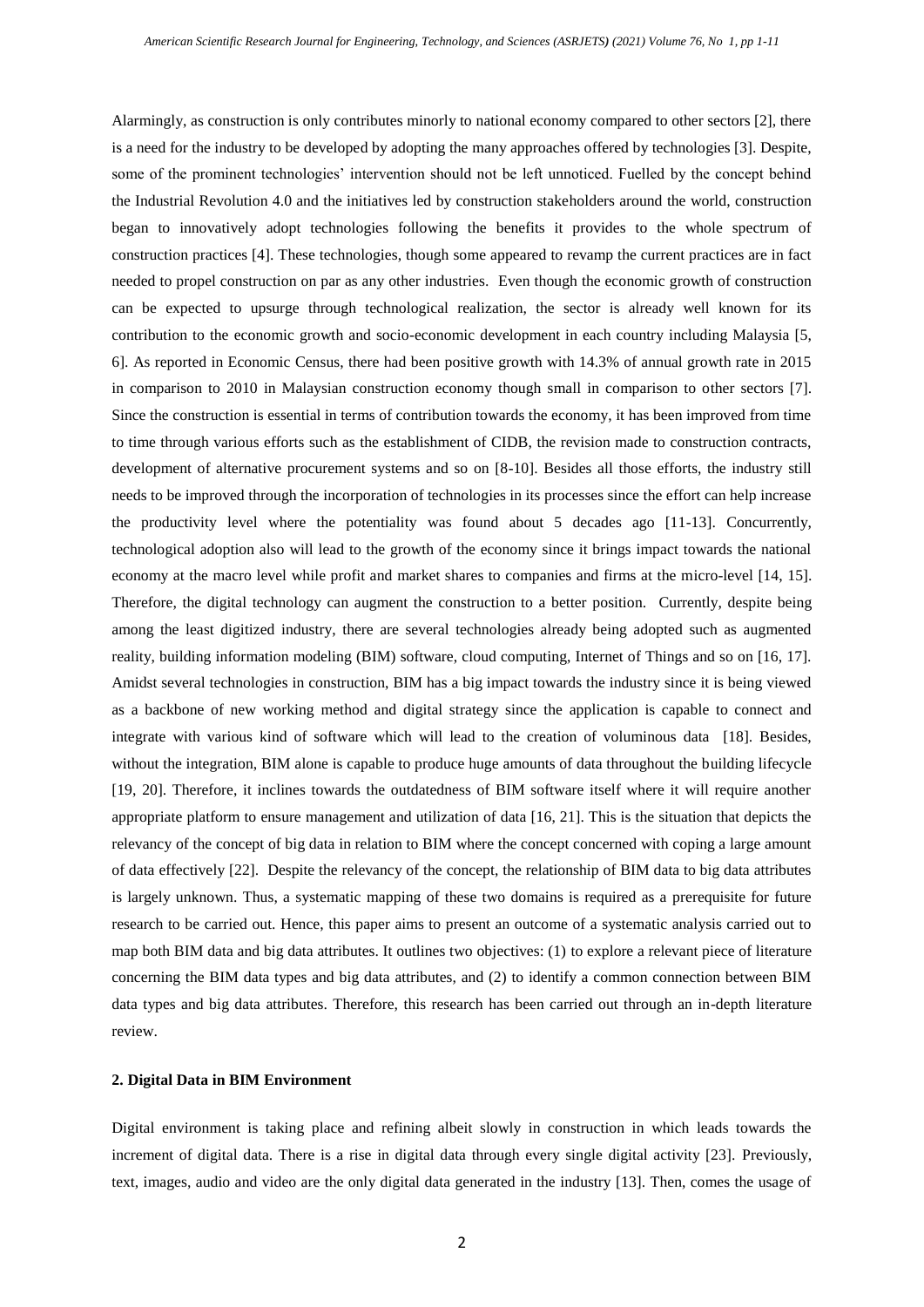computer-aided design by the designer which replaces the previous practice of designing through drawing boards [24]. As of now, BIM is among the technologies that create humongous digital data [25]. BIM can be defined as "a process of collective creation and use of information about a building that forms the basis for all decisions throughout the life cycle of an object (planning, designing, issuing working documentation, construction, operation, demolition)" [26]. Meanwhile, BIM also defined as "a computer aided modelling technology to manage the information of a construction project focusing on production, communication and analysis of building information model" [27]. Therefore, it can be interpreted that generally, BIM involves the utilization of technology in producing virtual models containing data and information throughout the construction processes by the construction players for decision making. As BIM can be utilized right through design until the operation stage, various functions can be applied such as scheduling, quantification, energyefficient designing, cost estimation and others [19, 28]. Based on those realizable multi functionalities, BIM software generates numerous data that comprises of types, quantities, cost and brands of materials, dimensions data and other types of data [19, 20]. Besides, after the completion of construction, BIM also generates and provides a repository of data and construction-related information that can be utilized during the operation and maintenance stage which indicates the continuous creation of data throughout the lifecycle of buildings or infrastructure [19, 29]. Hence, it accentuates conspicuously that BIM is capable to generate huge amounts of data in diverse phases which will be useful in decision making by construction players [11, 30]. At present, BIM software like Tekla, Revit, FEM-Design and others, itself is capable to store, process and analyze the data accumulated in its tool [19, 31, 32]. For example, prescriptive and predictive analytics can be conducted on BIM data stored in its tool which provides cost prediction and measure the consumption of energy during the design stage and, this information will be useful during the construction stage [33]. Despite the capability of the analytics in BIM software, the generated BIM data are not being properly utilized though it can be used in a better way [34]. As it has been proven in the KPMG report that 70% of the surveyed construction players are not using data analytics [35]. Thus, it causes underutilization of data and loss of potentials that are achievable through the accumulated BIM data. Furthermore, it becomes much more complicated when there will be exponential growth in the amount of BIM data predominantly through the integration with another kind of relatable data [36, 37]. Moreover, scholars also are suggesting the integration with Linked Open Data (LOD) such as traffic, weather, density of population and many more [38]. These circumstances will direct towards the meteoric rise of data in which the conventional method cannot withstand in terms of processing systems and storage of data [16, 21]. Consequently, BIM data will necessitate platforms like big data technology which is competent to handle voluminous data in a suitable manner [22]. Though the concept of big data has been discussed since the 90s, it is only getting attention to the construction industry recently [16, 39, 40]. However, it is already being applied in various industries since the professionals in those sectors believe in the essentiality to implement this kind of technology in their field. It has been proven that big data analytics are being increasingly used by some sectors such as manufacturing, healthcare, banking, tourism and others [41-44]. Although all those industries are moving forward in adopting this new technology, the construction industry is still behind at the infancy stage despite its potential [45] as shown in Figure 1. The big data potential index for the construction industry was at a moderate level in 2008 [46] and it might have been increased from time to time.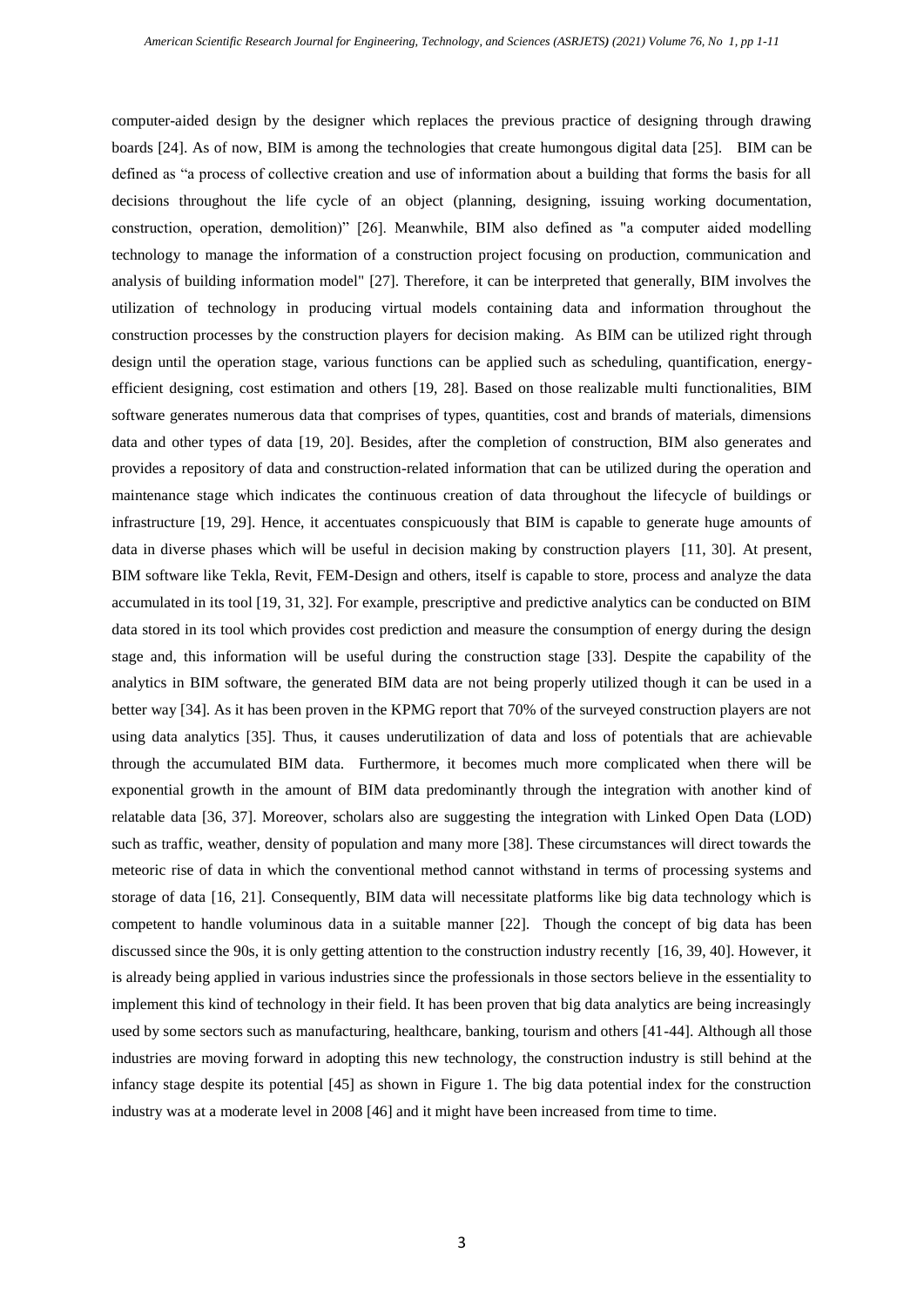

Big data value potential index

Figure 1: Potential of Various Industries in Capturing Value from Big Data [\[46\]](#page-8-0)

Since there is a potentiality, the adoption of big data technology will be useful to solve the underutilization issue by deriving value from the accumulated construction data. In the context of BIM software, the derivation of value from the data creation in BIM will become possible where the valuable information will be produced and can lead to the creation of new business models and services [\[47\]](#page-8-1). Furthermore, big data analytics also will add value to BIM by forming data-driven BIM where various benefits will be achievable through this adoption [\[48\]](#page-8-2). Some of the possible benefits are an increase in productivity, reduction in cost, earlier completion of project, management of risk and so on [\[48,](#page-8-2) [49\]](#page-8-3). Meanwhile, the benefits have been already proven in other sectors as shown in the following Table 1.

|  |  |  | Table 1: Benefits of Big Data Attained in Various Sectors [46] |  |  |
|--|--|--|----------------------------------------------------------------|--|--|
|  |  |  |                                                                |  |  |

| N <sub>o</sub> | Sectors                      | <b>Benefits</b>                         |
|----------------|------------------------------|-----------------------------------------|
|                | <b>US</b> Healthcare         | - \$300 billion value per year          |
|                |                              |                                         |
|                |                              | - 0.7% productivity growth per year     |
| $\mathfrak{D}$ | <b>US</b> Retail             | - 60% increase in net margin            |
|                |                              |                                         |
|                |                              | - 0.5-1.0% productivity growth per year |
| 3              | Europe Public Administration | - $\epsilon$ 250 billion value per year |
|                |                              |                                         |
|                |                              | - 0.5% productivity growth per year     |
| 4              | Manufacturing                | - 50% reduction in product development  |
|                |                              |                                         |
|                |                              | - 7% reduction in working capital       |

As the adoption of the big data will provide solutions and add value to the formation of a large amount of BIM data, it can be considered that the technology will bring a positive impact on the construction industry in the future especially for BIM. Hence, the propensity and profitability exhibit how essential the need to establish the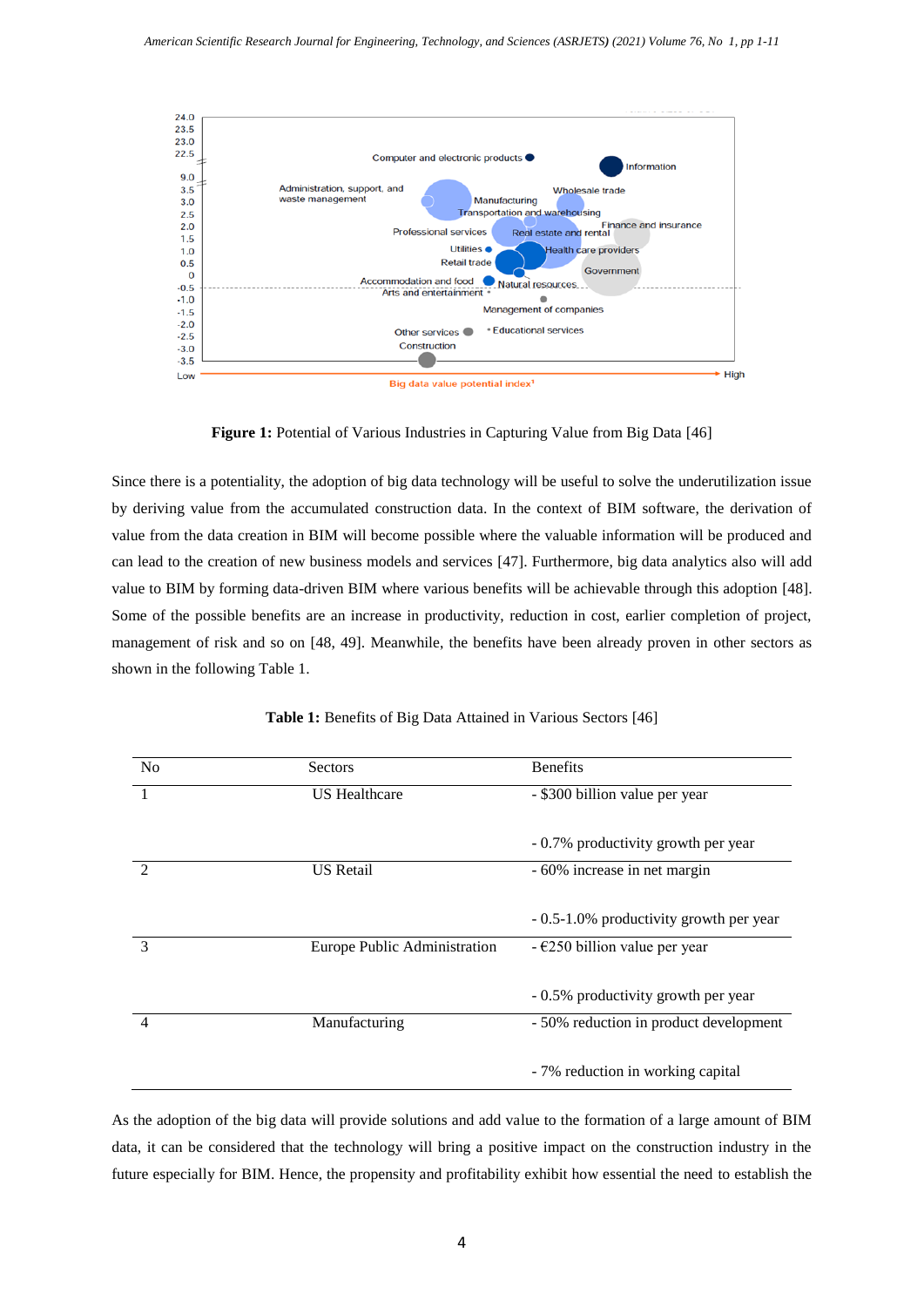associations between BIM and big data in which will be identified through this research.

#### **3. Systematic Mapping Analysis Process**

The research has been done through an in-depth review of various secondary sources available. Thousands of different sources about BIM and big data in construction have been explored and rigorously reviewed via online databases, e-journals and e-books. The systematic mapping analysis was carried out by connecting two different things, types of BIM data which are material data, design data, dimension data, cost data, specification data, schedule data and operation and maintenance data while another one is 6 V's of big data that are volume, velocity, variety, veracity, value and visualization. Though the domain of the big data concept is 3Vs, the study used 6 Vs to make the research much reliable and acceptable since many more characteristics were being fulfilled through the associations with BIM data types. In order to carry out the mapping analysis, several methods utilized in reviewing process were scanning,  $2<sup>nd</sup>$  level reading comprehension which is interpretive comprehension and extraction of relevant data [\[50,](#page-8-4) [51\]](#page-8-5). During the process, only 43 of the sources have indicated the relationship between BIM data types and big data attributes where there were direct and indirect indication. Then, to synthesize the outcome from the review, a table of associations between BIM data types and big data attributes has been developed. Therefore, the research methodology applied illustrates a systematic approached used to realize the research aim as previously contemplated. The Figure 2 illustrates the process of in-depth review.



**Figure 2:** Process of In-depth Review

#### **4. Systematic Mapping Analysis Outcomes**

Based on Table 2, the mapping analysis delineates the significant connection between BIM data types and big data attributes. Firstly, the most associated BIM data is operation and maintenance data where it is being linked with 6 out of 6 V's of big data characteristics. This is happening might because of the operation and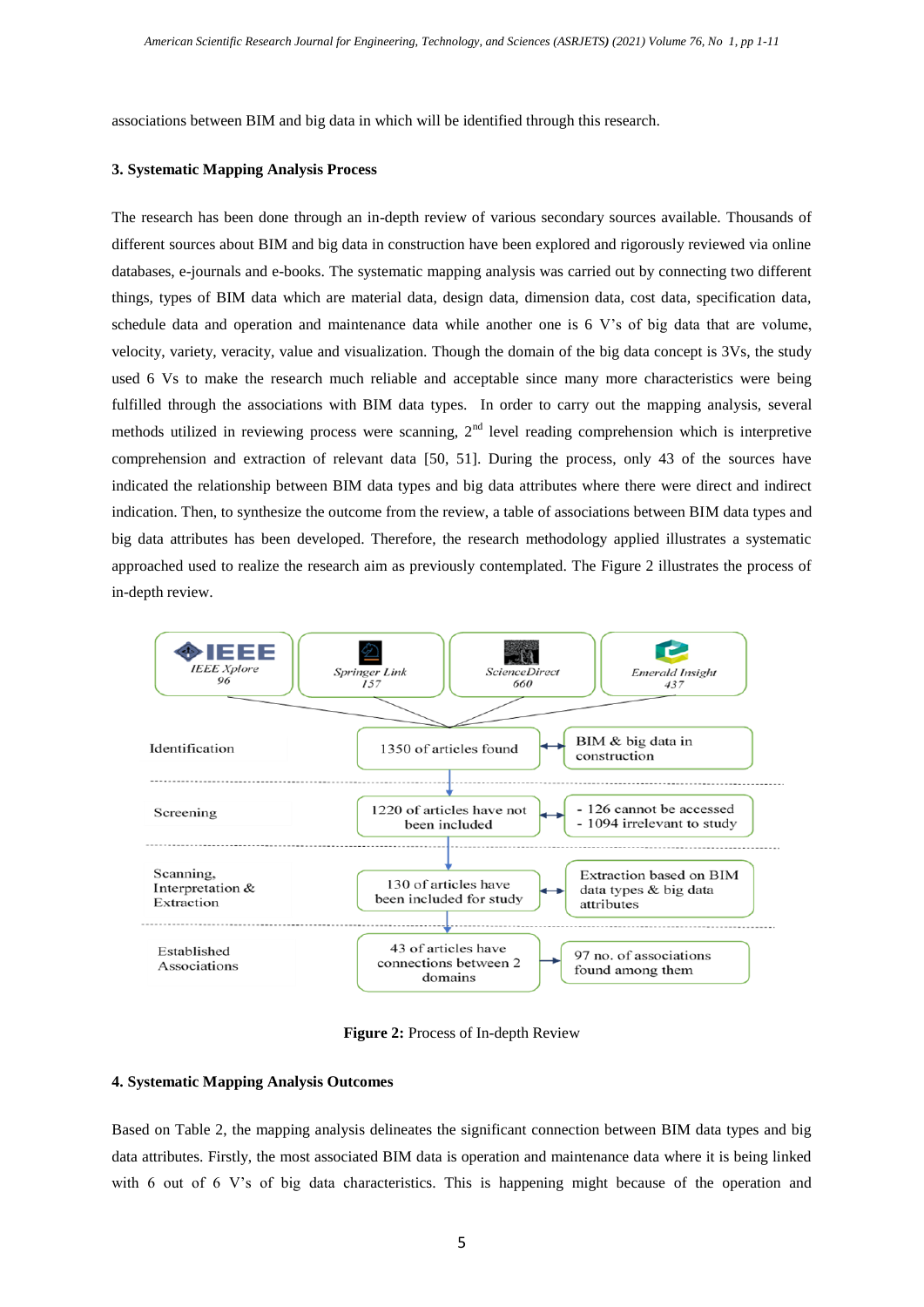maintenance stage is the lengthiest period throughout the lifecycle of building or infrastructure which allows the generation of data from various sources in a continuous manner [29]. In contrast, the least relatable is specification data that only can relate to veracity. It is might due to the construction specifications require the construction workers to follow accurately and precisely the scopes and methods that have been outlined [88]. Despite the least is only can be linked with a single attribute, it depicts that all the identified types of BIM data have connections with big data attributes. In the perspectives of big data, veracity is the only attribute that is being emphasized in each of the BIM data since the accuracy of data is important for smoothness in construction. As it has been mentioned that clearly defined data and information needed in the BIM platform for the improvement of the project in the earlier stage and lessen the conflicts during the construction stage [16, 21]. On the other hand, the least associated big data attribute is velocity where it is only related to operation and maintenance data. It can be because of the generation of sensor data during the operation phase through automation systems and others [89]. The outcomes from the systematic mapping hypothetically reflect the connotations among the two domains based on the analysis of the relevant literature. This will be a useful basis for future research that seeks to determine the associations between BIM and big data in the real-world practice.

| Attributes of         | Volume       | Velocity     | Variety      | Veracity     | Value        | Visualization    |
|-----------------------|--------------|--------------|--------------|--------------|--------------|------------------|
| Big Data              |              |              |              |              |              |                  |
|                       |              |              |              |              |              |                  |
|                       |              |              |              |              |              |                  |
| <b>BIM</b> Data Types |              |              |              |              |              |                  |
| Material              | $[52]$       |              | $[31]$       | [24, 28, 53, |              | $[55]$           |
|                       |              |              |              | 54]          |              |                  |
| Design                | [16, 56]     |              | $[57]$       | [21, 58]     | [16, 28,     | [24, 32, 57, 58] |
|                       |              |              |              |              | 571          |                  |
| Dimension             |              |              |              | [53, 58]     |              | [24, 58]         |
| Cost                  |              |              | [31, 59]     | [24, 28, 32, |              |                  |
|                       |              |              |              | 54]          |              |                  |
| Specification         |              |              |              | [60, 61]     |              |                  |
| Schedule              |              |              |              | [62, 63]     | [24]         | [55, 63, 64]     |
| Operation $&$         | [16, 36, 52, | [36, 52, 66, | [31, 65, 67, | [21, 65, 72, | [36, 66, 67] | [65, 70, 72, 77, |
| Maintenance           | $65-76$ ]    | 68, 69, 73,  | 69, 71-73,   | 81, 84, 85]  | 71, 72, 82,  | 81, 82, 84, 87]  |
|                       |              | 77-801       | 78, 81-851   |              | 84, 86]      |                  |

| Table 2: Mapping of BIM Data Types to Big Data Attributes |  |
|-----------------------------------------------------------|--|
|-----------------------------------------------------------|--|

## **5. Conclusion**

The outcomes of the research are constrained by limited articles available and accessible through UTM database only. Despite limited literature available concerning BIM and big data, the research still has managed to identify the common connection between types of BIM data and big data attributes which are realized through systematic mapping analysis in available research. It depicted that all BIM data types have their connection with big data attributes though only operation and maintenance data that fulfil all 6 V's of big data. Meanwhile, veracity is the only attributes that has associations with all defined BIM data types.

## **6. Recommendation**

Although the associations are only established in a theoretical manner, this will be an initial step to overcome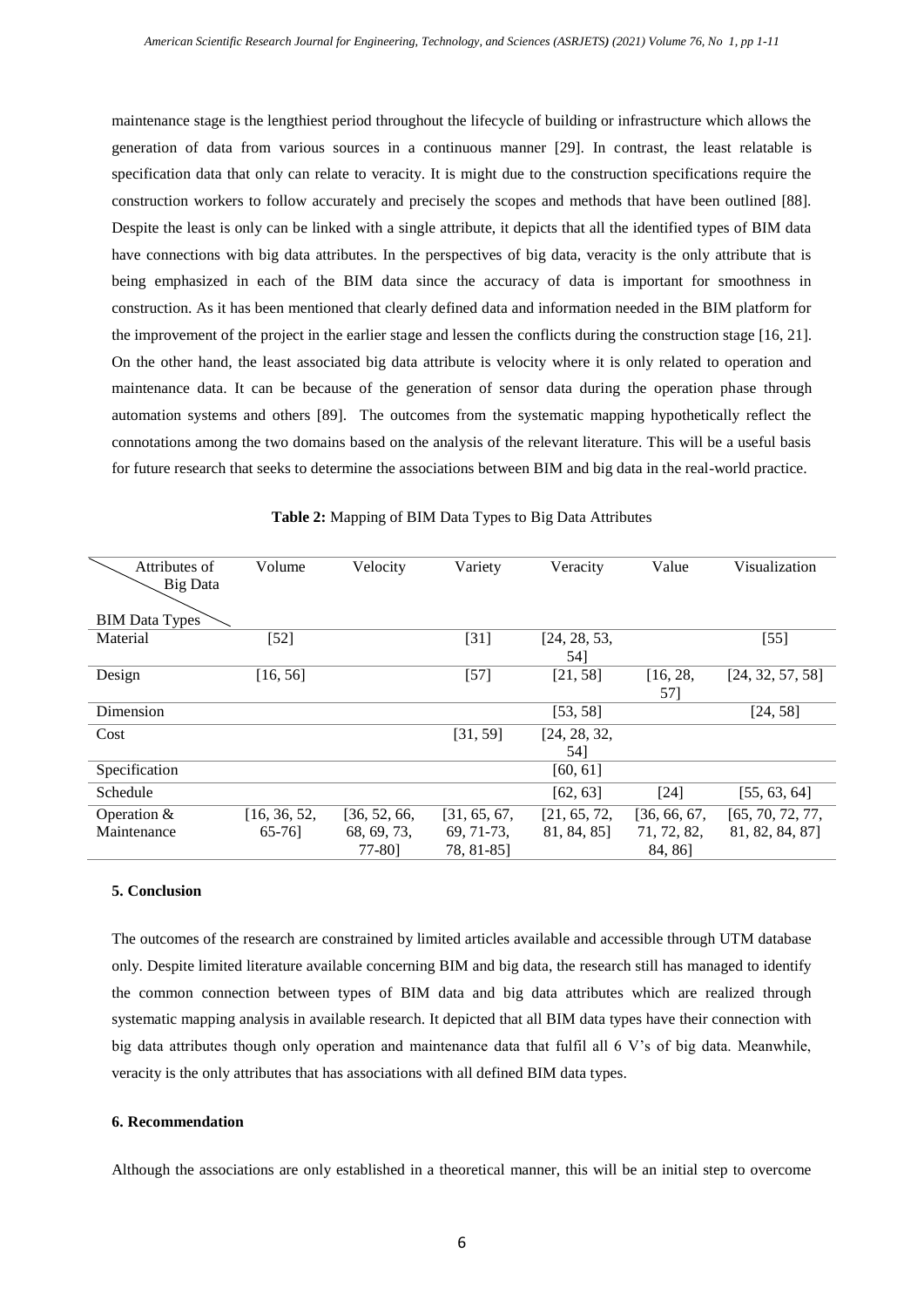the oblivious state of their relationship. Therefore, this identified connection is imperative since it can be the basis to carry out future research particularly on the effect of BIM data creation on big data progression. This will lead to the recognition of the relationship between them and whether the BIM is leading towards big data or otherwise in reality.

#### **Acknowledgements**

This research is part of ongoing research which seeks to assess the effects of BIM data creation on big data progression in construction where the work was supported/funded by Ministry of Higher Education under the Fundamental Research Grant Scheme (FRGS/1/2019/SS03/UTM/02/4). Meanwhile, the paper also has been presented in  $8<sup>th</sup>$  International Graduate Research Conference on Engineering, Science and Humanities on  $18<sup>th</sup>$  – 19<sup>th</sup> August 2020.

#### **References**

- [1]. Denis NS. Construction Industry No Longer Getting Left Behind in Technology. 2016.
- [2]. Raza Ali Khan, Liew MS, Zawawi NAWA. Impulse Response Analysis for Malaysian Construction Sector by Vector Error Correction Model Malaysian Construction Research Journal. 2015;16[1]:14.
- [3]. Sadeghi M, Elliott Jonathan, Weston, Porro, Nick, Strong, Kelly. Developing building information models [BIM] for building handover, operation and maintenance. Journal of Facilities Management. 2019;17[3]:301-16.
- [4]. CIDB. CIDB-MPC partnership to enhance construction industry productivity for industry 4.0. 2018.
- [5]. Abdullah F. Construction industry and economic development: The Malaysian scene: Penerbit UTM; 2004.
- [6]. Morledge R, Smith AJ, Dean K. Building procurement. 1st ed: Chichester: Wiley-Blackwell; 2006.
- [7]. DOS. Economic Census 2016 Construction. 2016.
- [8]. CIDB. Functions of Construction Industry Development Board. 2017.
- [9]. Zakaria Z, Ismail S, Yusof AM. An Overview of Comparison between Construction Contracts in Malaysia: The Roles and Responsibilities of Contract Administrator in Achieving Final Account Closing Success. 2013.
- [10]. Hashim M, Li MCY, Yin NC, Hooi NS, Heng SM, Yong TL. Factors Infuencing the Selection of Procurement Systems by Clients. 2006.
- [11]. Thomassen M. BIM & Collaboration in the AEC Industry. Construction Management, Master's [MSc] Thesis [Released 31 August 2011], p 120. 2011.
- [12]. Sun M, Howard R. Understanding IT in construction: Routledge; 2004.
- [13]. Onyegiri I, Nwachukwu C, Jamike O. Information and communication technology in the construction industry. American journal of scientific and industrial research. 2011;2[3]:461-8.
- [14]. Muhleisen M. The Long and Short of The Digital Revolution. 2018.
- [15]. Caloukan HK. Technological Change and Economic Growth Procedia Social and Behavioral Sciences. 2015[195].
- <span id="page-6-0"></span>[16]. Bilal M, Oyedele LO, Qadir J, Munir K, Ajayi SO, Akinade OO, et al. Big Data in the construction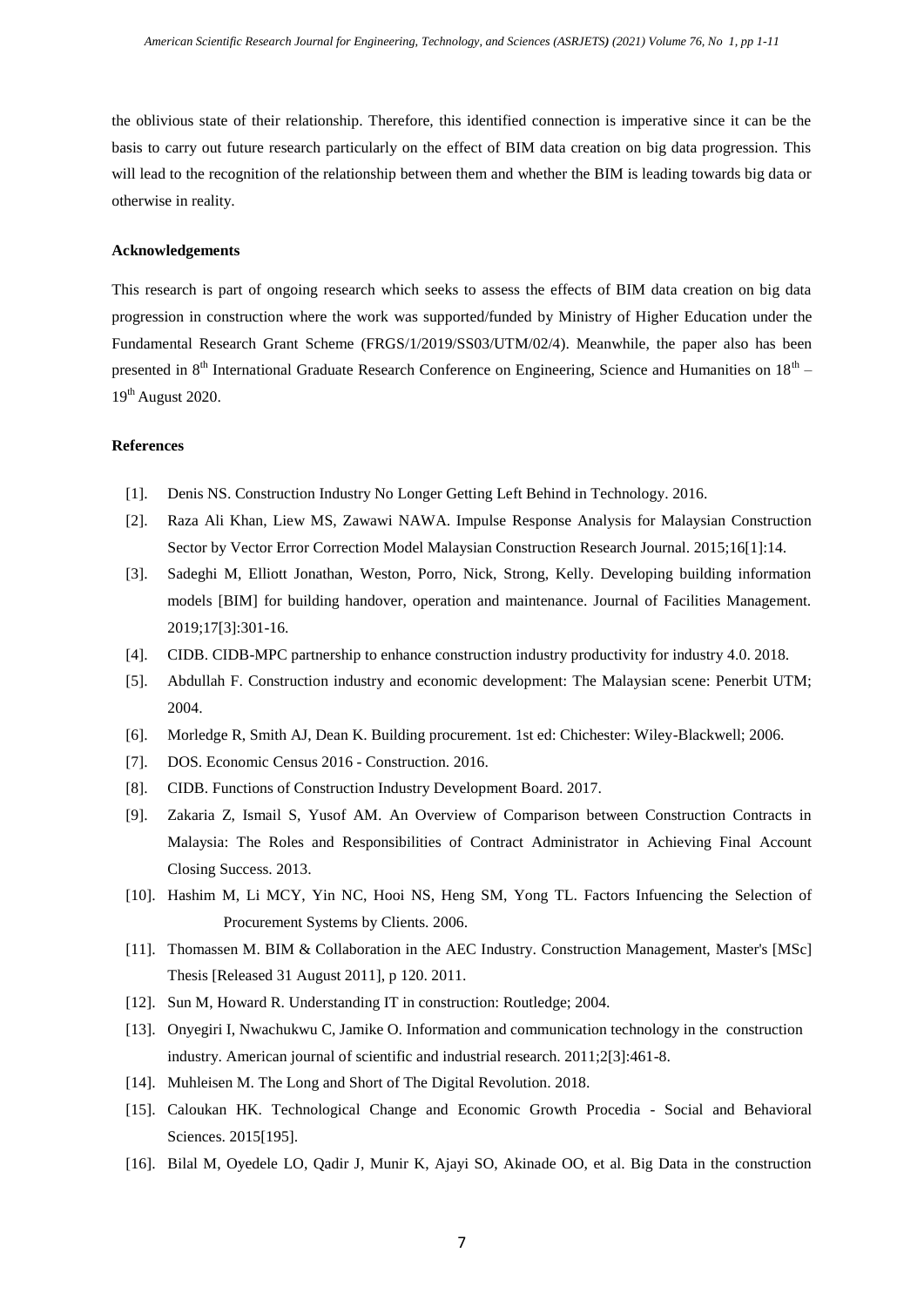industry: A review of present status, opportunities, and future trends. Advanced Engineering Informatics. 2016;30[3]:500-21.

- [17]. Ismail SA, Bandi S, Maaz ZN. An Appraisal into the Potential Application of Big Data in the Construction Industry. Int J Built Environ Sustain. 2018;5[2].
- [18]. Kaufmann D, Ruaux X, Jacob M. Digitalization of the Construction Industry: The Revolution is Underway. 2018.
- [19]. Azhar S. Building information modeling [BIM]: Trends, benefits, risks, and challenges for the AEC industry. Leadership and management in engineering. 2011;11[3]:241-52.
- [20]. Jansen S. The "I" In BIM: Which Information Should be in Your BIM Model? 2018.
- <span id="page-7-3"></span>[21]. Farghaly K. BIM-linked data integration for asset management. Built Environment Project and Asset Management. 2019;9[4]:489-502.
- [22]. Hosey T. Reinventing Construction Industry with Big Data Analytics. 2018.
- [23]. Baig MI, Shuib L, Yadegaridehkordi E. Big data adoption: State of the art and research challenges. Information Processing & Management. 2019;56[6]:102095.
- <span id="page-7-1"></span>[24]. Chan DWM, Olawumi TO, Ho AML. Perceived benefits of and barriers to Building Information Modelling [BIM] implementation in construction: The case of Hong Kong. Journal of Building Engineering. 2019; 25:100764.
- [25]. Moreno C, Olbina S, Issa RR. BIM Use by Architecture, Engineering, and Construction [AEC] Industry in Educational Facility Projects. Advances in Civil Engineering. 2019;2019.
- [26]. Cherkina V, Shushunova N, Zubkova J, editors. Application of BIM-technologies in tasks of quality management and labour safety. MATEC Web of Conferences; 2018.
- [27]. BIM Handbook 2008.
- <span id="page-7-2"></span>[28]. Cao D, Wang G, Li H, Skitmore M, Huang T, Zhang W. Practices and effectiveness of building information modelling in construction projects in China. Automation in Construction. 2015; 49:113-22.
- [29]. Mendelson A. BIM: Digital Data to Enhance Facility Management. 2019.
- [30]. Piroozfar P, Farr ERP, Zadeh AHM, Timoteo Inacio S, Kilgallon S, Jin R. Facilitating Building Information Modelling [BIM] using Integrated Project Delivery [IPD]: A UK perspective. Journal of Building Engineering. 2019; 26:100907.
- <span id="page-7-0"></span>[31]. Boton C, Halin G, Kubicki S, Forgues D, editors. Challenges of Big Data in the Age of Building Information Modeling: A High-Level Conceptual Pipeline 2015; Cham: Springer International Publishing.
- <span id="page-7-4"></span>[32]. Rokooei S. Building information modeling in project management: necessities, challenges and outcomes. Procedia-Social and Behavioral Sciences. 2015; 210:87-95.
- [33]. Jeong Y. A Study on the BIM Evaluation, Analytics, and Prediction [EAP] Framework and Platform in Linked Building Ontologies and Reasoners with Clouds. Advances in Civil Engineering. 2018:14.
- [34]. Correa F, Is BIM big enough to take advantage of big data analytics? ISARC Proceedings of the International Symposium on Automation and Robotics in Construction; 2015: IAARC Publications.
- [35]. Busta H. KPMG report: Construction industry slow to adopt new technology. 2016.
- <span id="page-7-5"></span>[36]. Arslan M, Riaz Z, Munawar S, editors. Building Information Modeling [BIM] Enabled Facilities Management Using Hadoop Architecture. 2017 Portland International Conference on Management of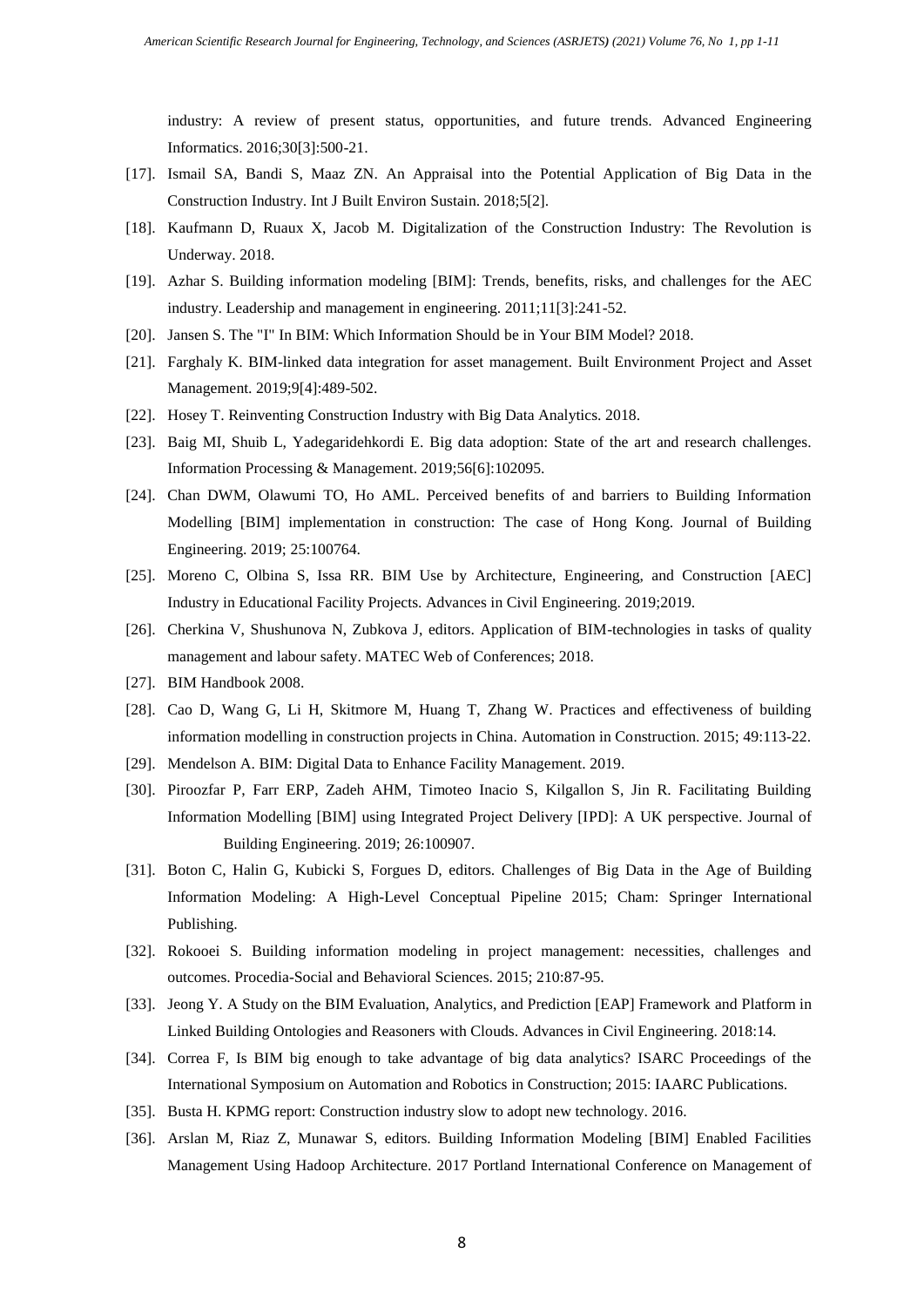Engineering and Technology [PICMET]; 2017 9-13 July 2017.

- [37]. Solihin W, Eastman C. A simplified BIM model server on a big data platform. CIB W78. 2015;2016.
- [38]. Curry E, O'Donnell J, Corry E, Hasan S, Keane M, O'Riain S. Linking building data in the cloud: Integrating cross-domain building data using linked data. Advanced Engineering Informatics. 2013;27[2]:206-19.
- [39]. EBDF. A Short History of Big Data 2019. Available from: https://www.bigdataframework.org/shorthistory-of-big-data/.
- [40]. Press G. A Very Short History Of Big Data 2013. Available from https://www.forbes.com/sites/gilpress/2013/05/09/a-very-short-history-of-big-data/#feba4df65a18.
- [41]. Jingjing Li LX, Ling Tang, Shouyang Wang & Ling Li Big data in tourism research: A literature review. Tourism Management. 2018; 68:23.
- [42]. Kumar A, Shankar R, Thakur LS. A big data driven sustainable manufacturing framework for condition-based maintenance prediction. Journal of computational science. 2018;27:428-39.
- [43]. Kim TW, Park KH, Yi SH, Kim HC, editors. A Big Data Framework for u-Healthcare Systems Utilizing Vital Signs. 2014 International Symposium on Computer, Consumer and Control; 2014 10-12 June 2014.
- [44]. Rabhi L, Falih N, Afraites A, Bouikhalene B. Big Data Approach and its applications in Various Fields: Review. Procedia Computer Science. 2019; 155:599-605.
- [45]. Motawa I. Spoken dialogue BIM systems an application of big data in construction. Facilities. 2017; 35[13/14]:787-800.
- <span id="page-8-0"></span>[46]. Institute MG. Big Data: The Next Frontier for Innovation, Competition and Productivity. 2011.
- <span id="page-8-1"></span>[47]. Schober K-S. Digitization of the Construction Industry 2016.
- <span id="page-8-2"></span>[48]. Sarah. How can big data analytics add value to BIM. 2018.
- <span id="page-8-3"></span>[49]. Ibrahim K, Abanda H, Vidalakis C, Wood G, editors. Bim big data system architecture for asset management: a conceptual framework. Proceedings of the Joint Conference on Computing in Construction [JC3]; 2017.
- <span id="page-8-4"></span>[50]. Aritonang IR, Lasmana S, Kurnia D. Then Analysis of Skimming and Scanning Technique to Improve Students in Teaching Reading Comprehension. Project [Professional Journal of English Education]. 2019;1[2]:101-6.
- <span id="page-8-5"></span>[51]. Boland A, Cherry G, Dickson R. Doing a systematic review: A student's guide: Sage; 2017.
- <span id="page-8-6"></span>[52]. You Z, Wu C. A framework for data-driven informatization of the construction company. Advanced Engineering Informatics. 2019; 39:269-77.
- <span id="page-8-7"></span>[53]. Olsen D, Taylor JM. Quantity take-off using building information modeling [BIM], and its limiting factors. Procedia engineering. 2017; 196:1098-105.
- <span id="page-8-8"></span>[54]. Lu Q, Won J, Cheng JC. A financial decision making framework for construction projects based on 5D Building Information Modeling [BIM]. International Journal of Project Management. 2016;34[1]:3-21.
- <span id="page-8-9"></span>[55]. Jiang Y, He X. Overview of applications of the sensor technologies for construction machinery. IEEE Access. 2020.
- <span id="page-8-10"></span>[56]. Safa M, Hill L. Necessity of big data analysis in construction management. Strategic Direction. 2019.
- <span id="page-8-11"></span>[57]. Zhou Y-W, Hu Z-Z, Lin J-R, Zhang J-P. A review on 3D spatial data analytics for building information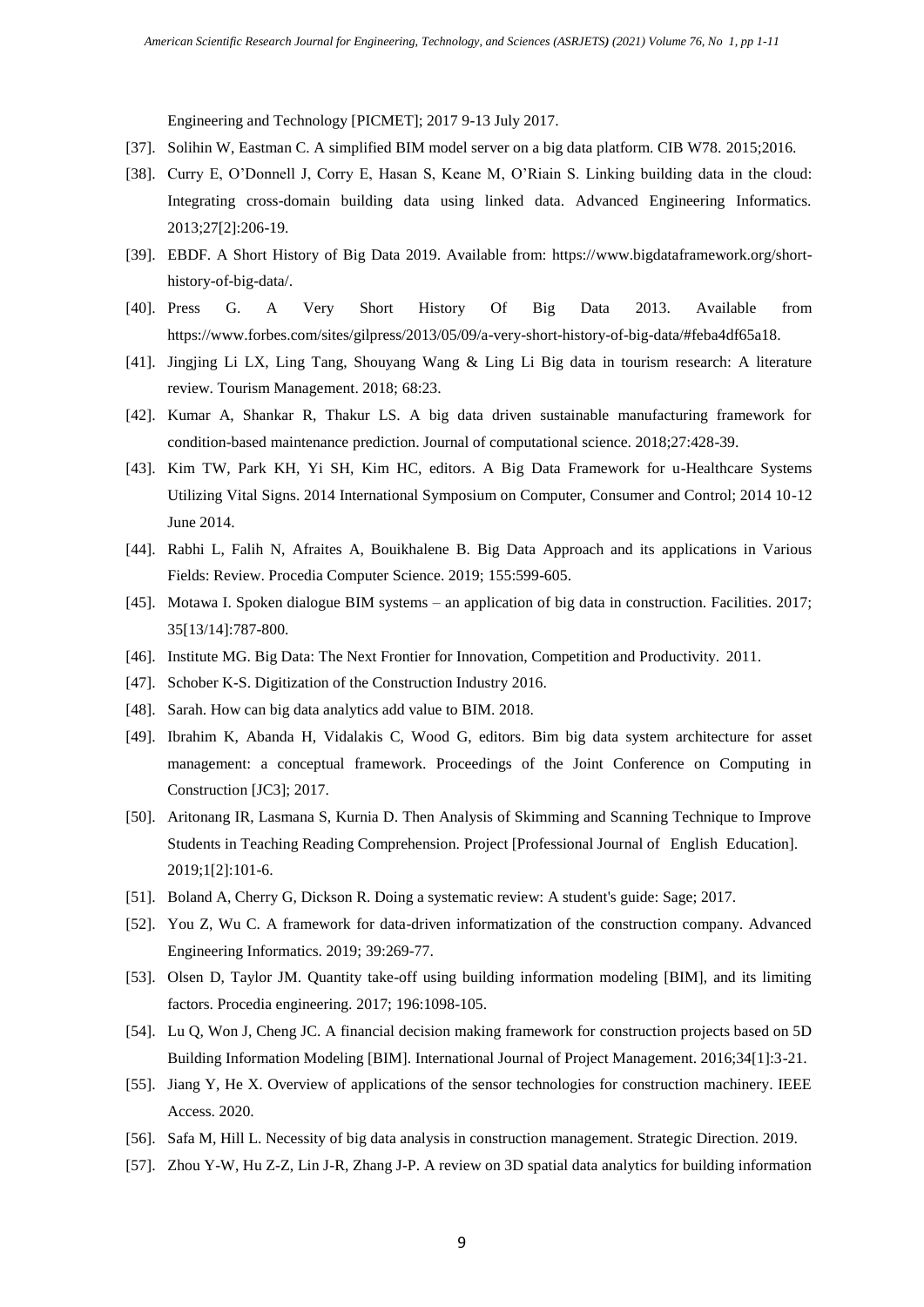models. Archives of Computational Methods in Engineering. 2019:1-15.

- <span id="page-9-0"></span>[58]. Xu N, Zhao J, Xie F, Wang Y, Zhang X, editors. Study on Construction Planning for Bridge Structure Based on BIM Technology. 2020 International Conference on Intelligent Transportation, Big Data & Smart City [ICITBS]; 2020 11-12 Jan. 2020.
- <span id="page-9-1"></span>[59]. Pennanen A, Ballard G, Haahtela Y. Target costing and designing to targets in construction. Journal of Financial Management of Property and Construction. 2011.
- <span id="page-9-2"></span>[60]. Graham K, Chow L, Fai S. Level of detail, information and accuracy in building information modelling of existing and heritage buildings. Journal of Cultural Heritage Management and Sustainable Development. 2018.
- <span id="page-9-3"></span>[61]. Chen L, Shi P, Tang Q, Liu W, Wu Q. Development and application of a specification-compliant highway tunnel facility management system based on BIM. Tunnelling and Underground Space Technology.2020; 97:103262.
- <span id="page-9-4"></span>[62]. Mejlænder-Larsen Ø. A three-step process for reporting progress in detail engineering using BIM, based on experiences from oil and gas projects. Engineering, Construction and Architectural Management. 2019; 26[4]:648-67.
- <span id="page-9-5"></span>[63]. Guo H, Yu Y, Skitmore M. Visualization technology-based construction safety management: A review. Automation in Construction. 2017; 73:135-44.
- <span id="page-9-6"></span>[64]. Rolfsen CN, Merschbrock C. Acceptance of construction scheduling visualizations: bar-charts flowline charts or perhaps BIM? Procedia engineering. 2016;164:558-66.
- <span id="page-9-7"></span>[65]. Aziz Z. Leveraging BIM and Big Data to deliver well maintained highways. Facilities. 2017;35[13/14]:818-32.
- <span id="page-9-8"></span>[66]. Chen HM, Chang KC, editors. A Cloud-based System Framework for Storage and Analysis on Big Data of Massive BIMs. ISARC Proceedings of the International Symposium on Automation and Robotics in Construction; 2015: IAARC Publications.
- <span id="page-9-12"></span>[67]. Peng Y, Lin J-R, Zhang J-P, Hu Z-Z. A hybrid data mining approach on BIM-based building operation and maintenance. Building and Environment. 2017; 126:483-95.
- <span id="page-9-9"></span>[68]. Lv Z, Li X, Lv H, Xiu W. BIM big data storage in WebVRGIS. IEEE Transactions on Industrial Informatics. 2019;16[4]:2566-73.
- <span id="page-9-10"></span>[69]. Marzouk M, Enaba M. Analyzing project data in BIM with descriptive analytics to improve project performance. Built Environment Project and Asset Management. 2019;9[4]:476-88.
- <span id="page-9-15"></span>[70]. Yalcinkaya M, Singh V. VisualCOBie for facilities management: a BIM integrated, visual search and information management platform for COBie extension. Facilities. 2019;37[7/8]:502-24.
- <span id="page-9-13"></span>[71]. Aibinu AA, Koch F, Ng ST. Data analytics and big data in construction project & asset management. Built Environment Project and Asset Management. 2019.
- <span id="page-9-14"></span>[72]. Munir M, Kiviniemi A, Finnegan S, Jones SW. BIM business value for asset owners through effective asset information management. Facilities. 2019.
- <span id="page-9-11"></span>[73]. Golzarpoor B, Haas CT, Rayside D, Kang S, Weston M. Improving construction industry process interoperability with Industry Foundation Processes [IFP]. Advanced Engineering Informatics. 2018; 38:555-68.
- [74]. Bianconi F, Filippucci M, Buffi A. Automated design and modeling for mass-customized housing. A